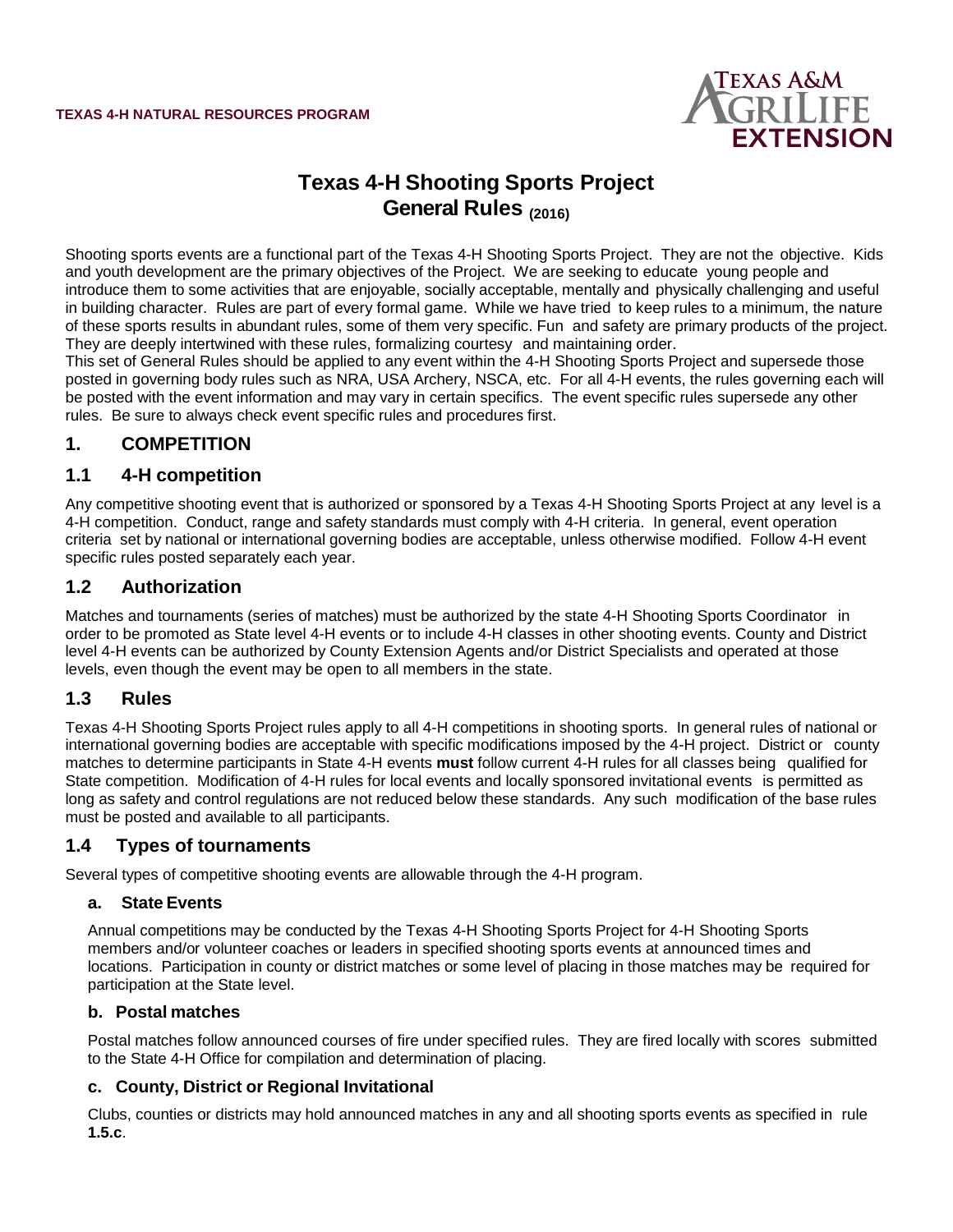# **1.5 Types of matches**

#### **a. Open Match**

An Open Match is defined as any match or competitive event, open to all participants. 4-H Shooting Sports membership is required unless otherwise specified and local, county, district or regional restrictions may be applied by the match sponsor.

#### **b. Restricted Match**

A restricted match may be limited to specified ages of competitors.

#### **c. Invitational Match**

These matches are defined by the sponsoring 4-H group or organization as determined by invitations to participate extended to specified clubs, counties, districts or regions of the State. The entire State may be invited to participate.

### **2. ELIGIBILITY**

#### **2.1 Age Requirements**

Youth may participate in 4-H year from September 1st of grade three through August 31st following completion of grade twelve, with these age restrictions:

- Minimum age 8 (in addition to being in the 3rd grade)
- Maximum age 18 (as of August 31 of the current 4-H year)
- Special education youth who are older than 19 and have not graduated from high school may participate in 4-H Youth Development programs as members, with approval by the county Extension agent. Participation is limited to the club or county level. County Extension staff have the option, on a case-by-case basis, to allow Special Education youth older than 19 to participate in competitive events at the club or county level.

#### **a. Disqualifications**

Otherwise eligible shooters who are members of organized collegiate or military teams or collegiate or military shooting clubs receiving coaching are **not** eligible for 4-H shooting events in the disciplines involved. Active participation in other matches or receiving general or specialized instruction in shooting camps, training projects or similar activities (e.g. Junior Olympic Shooting Projects, Olympic Training Center Shooting Camps and state, national or international matches) **does not** disqualify any shooter otherwise qualified from participation in the 4-H Shooting Sports events.

### **2.2 Age Classifications**

Texas 4-H Member Categories

- **Junior**: Grades 3, 4, and 5
- **Intermediate**: Grades 6, 7, and 8
- **Senior**: Grades 9, 10, 11, and 12
	- o **Shooting Sports Specified Events Only (See specific event rules)**
		- **Senior 1**: Grades 9 and 10
		- **Senior 2**: Grades 11 and 12

# **2.3 Team Representation**

No shooter may be a member of more than one team or represent more than one county shooting sports project in any given event. All members of any team in 4-H events must meet the eligibility requirements, including active participation in a shooting sports project.

# **2.4 Club or County Teams**

All members of a team representing a club or county in any 4-H Shooting Sports event must be members of the club or county being represented by the team. Members crossing county lines to participate in the project may do so in two ways:

- a. They may participate with the host club or county but retain their membership in and represent their home county in all events or
- b. They may elect to transfer all 4-H activities to the host county with an annual letter agreeing to such transfer on file with both the host and home county Extension offices.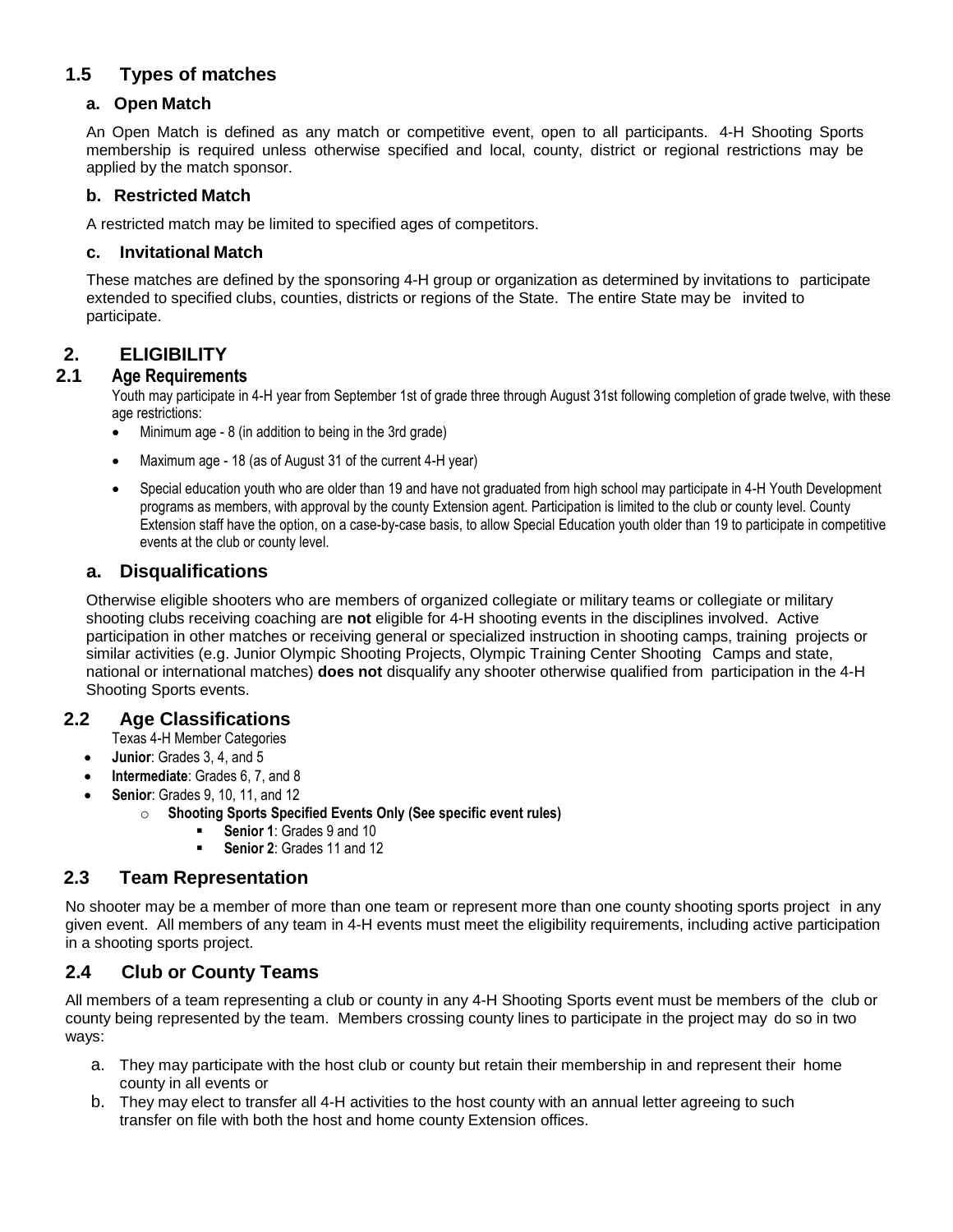This election is at the shooter's option, but no individual may be a 4-H member in more than one county.

# **3. EQUIPMENT**

# **3.1 Eye protection**

All shooters and other persons on or in the immediate vicinity of the firing line, including coaches, range officials and any spectators must wear adequate eye protection (glasses or goggles). The equipment must protect both eyes. Eye protection must be kept on until all shooting has ceased and the firing line has been made safe. Eye protection is mandatory for all shooting disciplines with the exception of archery, where eye protection is encouraged.

#### **a. Corrective lenses**

Normal corrective lenses constructed of impact resistant materials may be used. Polycarbonate lenses are preferred.

### **b. ISU glasses**

ISU shooting glasses may be used only if the lens system for the shooting eye is large enough and properly situated to provide adequate protection to the shooting eye **and** an impervious shield for the non- shooting eye is firmly attached to the frames to provide adequate protection for the non-shooting eye. Safety is the over-riding consideration in the use of eye protection, and the judgment of the range officials and shoot management is final relative to the safety issue, and glasses deemed to be inadequate to protect both eyes may not be used. Shooters should clear their intended glasses prior to entering the range.

# **3.2 Ear protection**

Adequate ear protection is required for all shooters participating in activities and events with the exception of Archery, BB gun, or air pistol/rifle events where they may be worn at the shooter's option. Hearing protection may consist of either appropriate plugs or headphones or a combination of both.

# **4. Challenges and Protests**

# **4.1 Challenges**

When a shooter or coach feels that a match fired where he/she is competing has been improperly evaluated or scored, the shooter may challenge the score. A challenge must be made within the challenge time posted within the event specific rules.

# **4.2 Protests**

A competitor may formally protest:

- a. Any injustice which he feels has been done him except the evaluation of a target, which he may challenge as outlined in Rule 4.1.
- b. The conditions under which another competitor has been permitted to fire.
- c. The equipment which another competitor has been permitted to use.

# **4.3 How to Protest**

A protest must be initiated immediately upon the occurrence of the protested incident. Failure to comply with the following procedure will automatically void the protest:

- a. State the complaint orally to the Range Officer or Statistical Officer. If not satisfied with his/her decision then,
- b. State the complaint orally to the Match Director. If not satisfied with his decision then,
- c. File a formal protest with the Match/Event Director stating all the facts in the case. Such written protest must be filed within 12 hours of the occurrence of the protested incident.
- d. The Match/Event Director will form a Jury, discuss the facts, make a decision and report to the competitor.

The protest and result of the protest will only be discussed with the shooter/participant that filed the complaint.

# **5. SHOOTER AND COACH RESPONSIBILITY**

# **5.0.1 Behavior and sportsmanship**

The spirit of 4-H sportsmanship and appropriate behavior is expected of all participants, parents and volunteer leaders in the 4-H Shooting Sports Project.